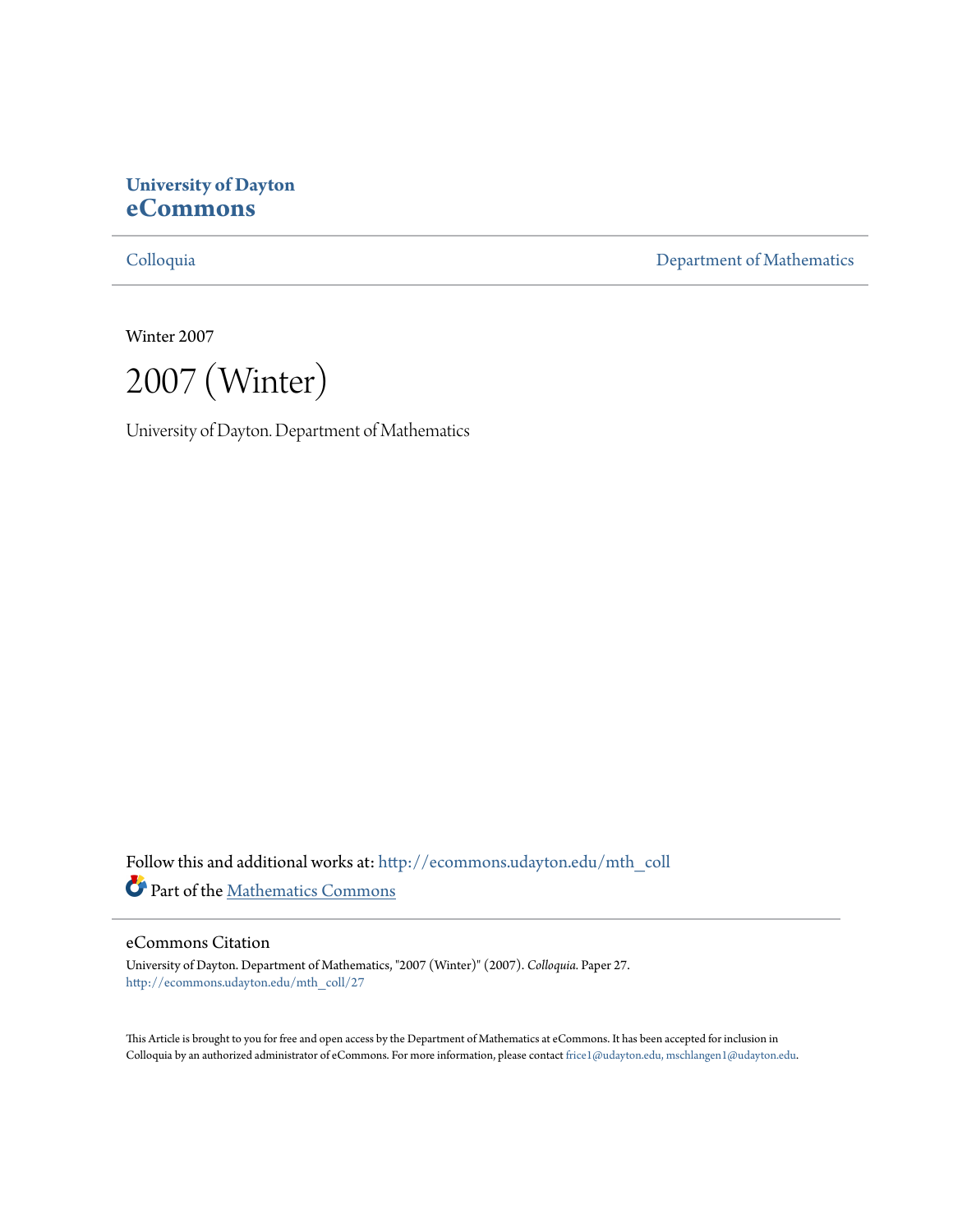### **Mathematics Colloquium Schedule: Winter 2007 Department of Mathematics**

## **Convergence and stability of a nonconforming finite element method for fluid‐structure interaction problems**

#### Dr. Edward Swim

**Abstract:** In many scientific applications, such as surgical planning or aeroelastic simulation, efficient and accurate simulation of fluid flow near a structure whose deformation defines the interface between the two are desired in order to facilitate rapid evaluation of the stability of different configurations. Previous algorithms have established nonconforming finite element methods to solve transient systems of partial differential equations which model the interaction between two fluids or two elastic structures. In order to couple a viscous incompressible fluid and an elastic membrane, an arbitrary Lagrangian‐Eulerian (ALE) formulation is often employed for the fluid equations in order to avoid excessive distortion of the mesh near the interface. This talk describes a nonconforming finite element method for a model twodimensional fluid‐structure interaction problem in which we apply an ALE scheme to produce a consistent and stable numerical approximation for the fully coupled system. A three-field approach, whereby solutions computed locally on each subdomain are coupled efficiently using Lagrange multipliers, is used to enforce appropriate interface conditions.

#### **Time Periodic Solutions of Korteweg‐de Vries (KdV) Equation**

Muhammad Usman

**Abstract:** Waves occur in the natural world in many situations. Oceans waves and ripples on a pond are commonly observed by everyone. But an example of the amazing wave phenomena observed by Scott



Russell 1834 known as a "solitary wave" led to a mathematical description in 1895 by Korteweg and de Vries, and gave birth to not only so‐called KdV equation but also to modern studies of integrable partial differential equations. This equation has applications from particle physics, molecular biology, quantum mechanics, geology, oceanography, optical fibers to meteorology, astrophysics, cosmology, the great red spot of Jupiter and blood flow in arteries (McDonald 1974).

FIG. 1. A diagrammatic comparison of the behavior of the flow velocity and pressure pulse.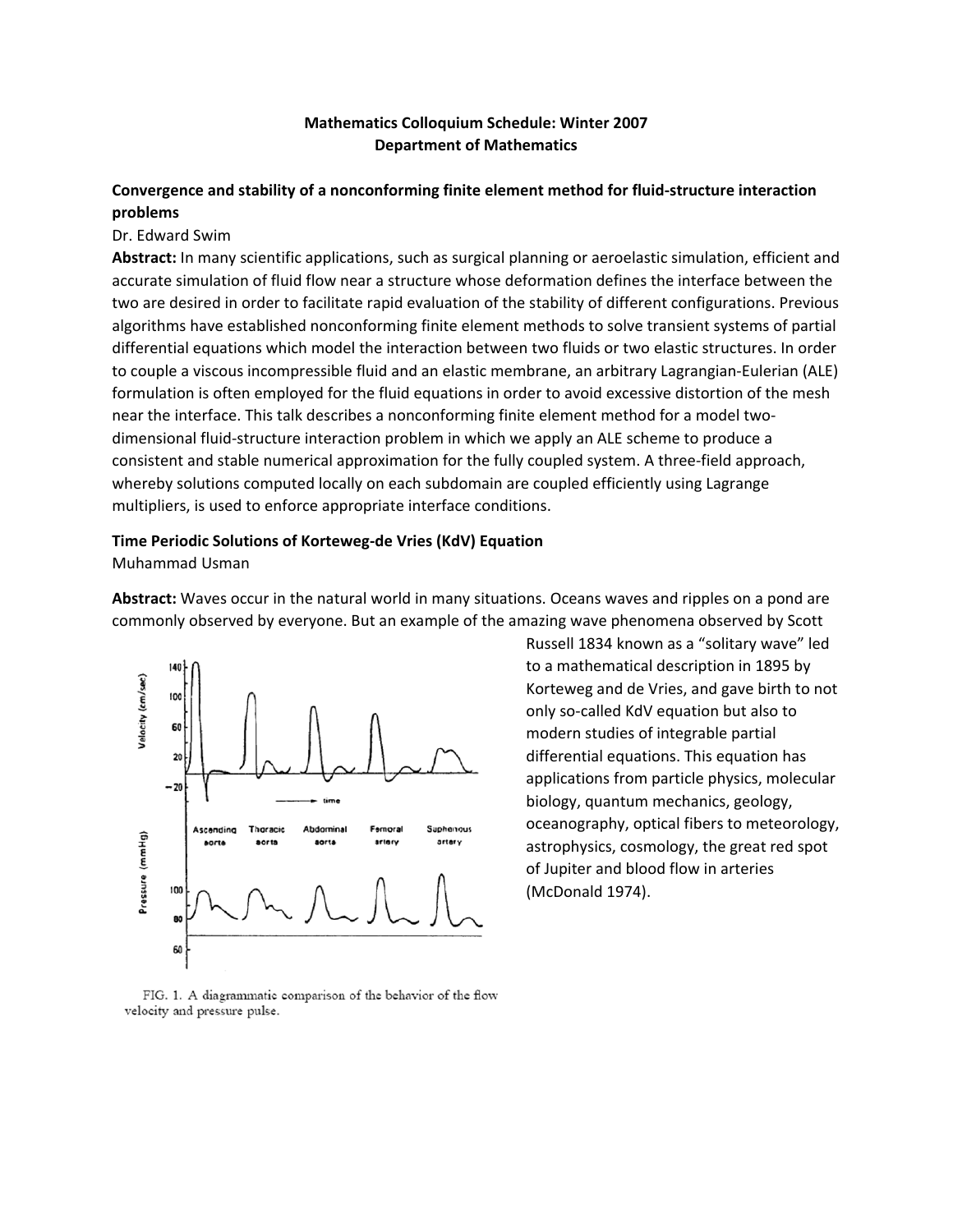In this talk I will discuss the Korteweg-de Vries equation posed on a finite interval with the time periodic boundary forcings. It will be demonstrated that if the amplitude of boundary forcings are small, then the system admits a unique time periodic solution. Moreover the time periodic solution is exponentially stable.

## **The Interplay of Prospective Secondary Mathematics Teachers' Mathematical Thinking and Use of Dynamic Geometry Software**

## William Sargeant

**Abstract:** I will report on the pilot study for my dissertation. In this study, the interplay of mathematical thinking processes used/developed by prospective secondary mathematics teachers taking a college geometry course and their use of dynamic geometry environment (DGE) software was examined. What factors influence DGE use when working on open‐ended geometry problems? How does the thinking of pre-service teachers begin, shift and grow when working with DGE and what factors are involved? How is this revealed by their DGE use?

The main study included non‐participant observation of the class and (three individual, two small‐group) semi‐structured task‐based interviews with a sample *(n = 6).* Data came from classroom observation field notes and audio‐taping, video‐taping, saving of DGE files, collection of anything written on paper and field notes during interviews. Audio/video data was transcribed. The method of analysis was grounded theory building. Pirie and Kieren's (1989, 1994) Recursive Theory of Mathematical Understanding was used to trace growth of thinking. The dragging modalities framework of Arzarello et al. (1998) and Olivero (1999, 2002) was used to complement this with a theory relating cognition and DGE use. Harel and Sowder's (1998) proof schemes model was used to analyze the reasoning used to justify a conjecture.

I will also report on possible implications for classroom teaching and how the pilot study informed my current dissertation study.

## **A partnership between a middle school mathematics teacher and a university researcher centered on the content and teaching**

## Anthony Fernandes

**Abstract:** This talk will outline a case study between a middle school mathematics teacher and a university researcher as we had discussions centered on the mathematics content and teaching. This study seeks to understand the nature of this partnership, how it evolved over time, the constraints on the partners, the benefits to the teacher's work, and the evolution of the cognitive demand of tasks. In the talk I will share the background of my study, selected literature, preliminary results and future directions of this research.

## **The role of research in mathematics teaching: the case of counting**

#### Virginia Keen

**Abstract:** The extension of Ohio teaching licensure and student standards to the preschool level obliges a similar revision of the mathematics coursework for prospective early childhood teachers. One early mathematics concept rarely dealt with in any depth, as reflected in standard textbooks, is counting. This leaves students with limited appreciation for both the informal knowledge children bring to school and the formal knowledge required for expert counting. To remedy this, I investigated research on counting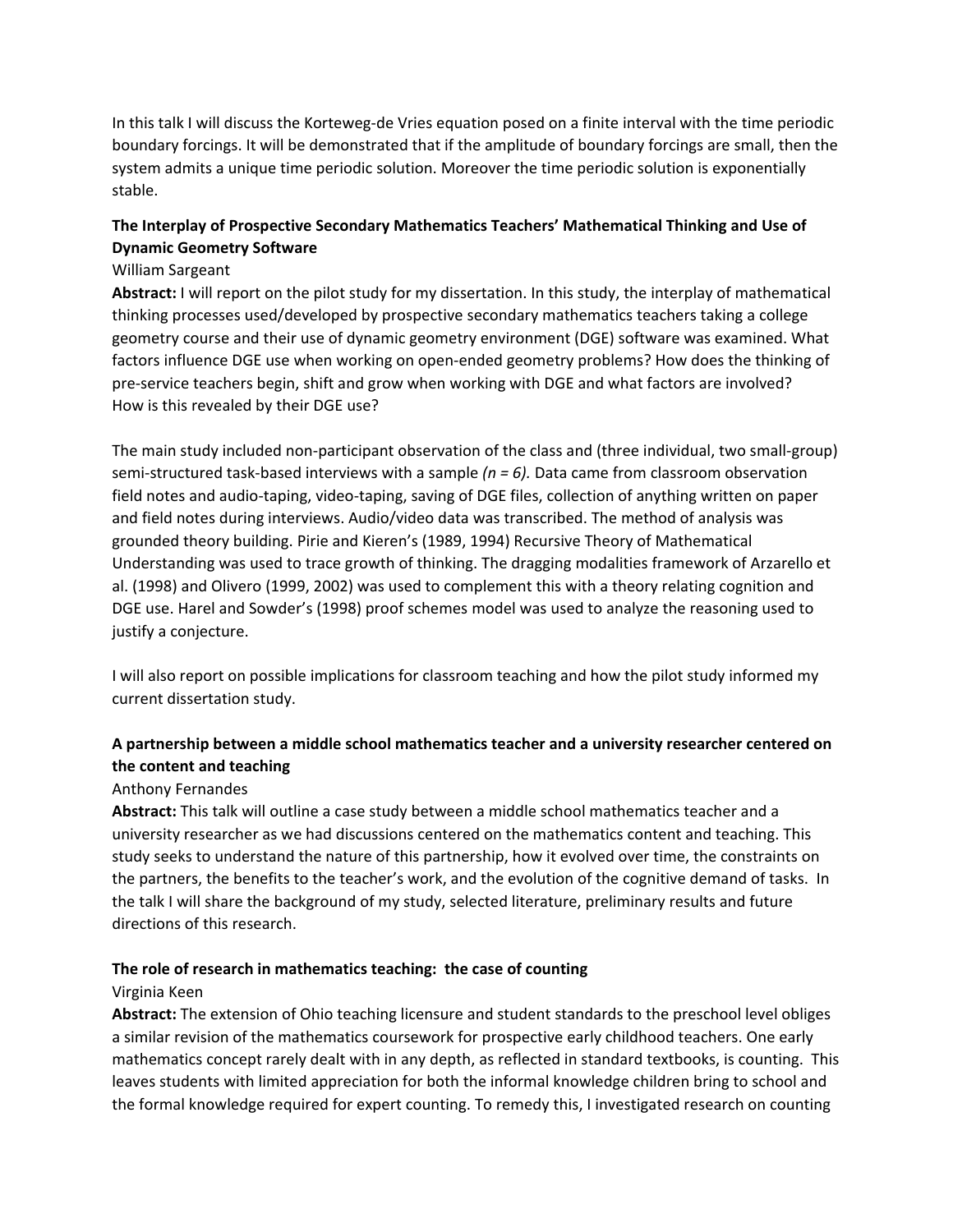and initiated the inclusion of five counting principles and other research on learning to count into classes for prospective early childhood teachers. To assess student understanding of counting, students were asked to create children's book that examined and explicitly addressed some aspect of learning to count. In this presentation, I will share research bases and evidence from students' products demonstrating aspects of meaningful counting as well as suggestions for future research and curricular enhancements based on cutting‐edge research in early mathematics learning.

#### **Two Variants of the Tuŕan Problem**

#### Mike Ferrara

Let H be a graph. The extremal (or Turan) number of H, denoted  $ex(n, H)$  is the minimum number of edges needed to assure that every graph G with n vertices and at least  $ex(n, H)$  edges contains H as a subgraph. Often, the problem of determining  $ex(n, H)$  is called the Turan problem. In this talk, we will discuss two variations of this classic extremal problem: Potentially  $H -$  graphic sequences and  $H$  -saturated graphs of minimum size. The parameter  $\sigma(H, n)$  is defined to be the smallest even integer m such that every n -term graphic degree sequence  $\pi$  with degree sum  $\sigma(\pi) \geq m$  has some realization that contains  $H$  as a subgraph. We will discuss some techniques used to determine  $\sigma(H, n)$ , focusing specifically on the case where H is an arbitrary union of disjoint cliques. We will also develop a general lower bound on  $\sigma(H, n)$ . A graph G is H -saturated if G does not contain H as a subgraph but, for any nonadjacent vertices u and  $v, G + uv$  contains H as a subgraph. The parameter  $sat(H, n)$  is defined as the minimum number of edges in an  $H$  -saturated graph of order n. The number of graphs H for which  $sat(H, n)$  is know is quite small. We determine  $sat(H, n)$  when H is a union of cliques of the same order, an arbitrary union of two cliques and a generalized friendship graph. We will also give a conjecture relating the parameters  $sat(H, n)$  and  $\sigma(H, n)$ .

#### **Forbidden Pebbling Numbers**

#### Christopher Cabanski

**Abstract:** Consider a finite connected graph G with a distribution of pebbles, represented by nonnegative integers, on its vertices. A pebbling move on a graph *G* is defined as the removal of two pebbles from one vertex followed by the addition of one pebble to an adjacent vertex. The pebbling number *f(G)* of a connected graph is the least number of pebbles such that any distribution of *f(G)*



pebbles on *G* allows one pebble to be moved to any specified but arbitrary vertex through a sequence of pebbling moves. It is known that for a connected graph *G* on n vertices, *n ≤ f(G) ≤ 2n‐1*. We define an integer to be a forbidden pebbling number if that integer cannot be the pebbling number of any connected graph on n

vertices. We will show that over half of the integers between *n* and *2n‐1* are forbidden pebbling numbers. We also provide some observations regarding the distribution of pebbling numbers around powers of 2.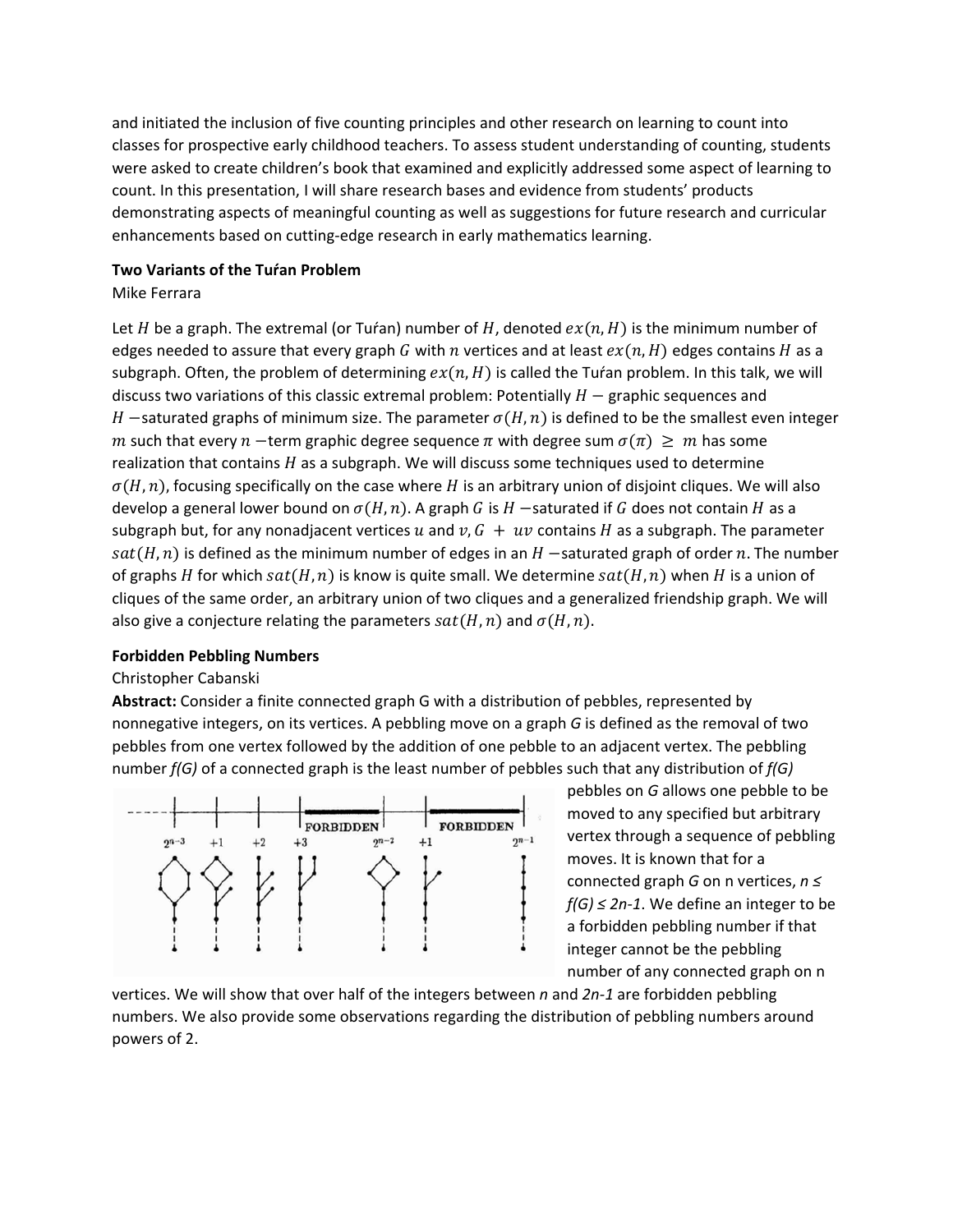This work is part of Chris Cabanski's Honors thesis project. He gratefully acknowledges the generous support of the University of Dayton Honors Program and the Department of Mathematics.



About the speaker: Chris Cabanski is a life‐long resident of Toledo, Ohio. He is an alumnus of St. Francis de Sales High School, in Toledo, Ohio. Chris will graduate in May 2007, after only three years in college, with a major in mathematics and a minor in entrepreneurship. Although Chris always intended to join the work force after graduation, he has recently embraced the idea of graduate school, where he intends to study either operations management or statistics. Chris was the recipient of the 2006 Pi Mu Epsilon Award of Excellence in Mathematics in the Sophomore Class. He presented preliminary results of his research in a Pi Mu Epsilon session at Mathfest in Knoxville, TN in 2006. Chris is fond of the water – he was on his high school swimming team, he is a member of UD's water polo team, and he is a

lifeguard in the summers. He is actively involved with Flyer Enterprises, working in various capacities, including being the Staff Accountant for the ArtStreet Cafe.

# **On the relationship between DECA students' achievement on the Measures of Academic Progress test and their performance on the Ohio Graduation Test**

Karen Eckberg

**Abstract:** The Dayton Early College Academy (DECA) is an early college high school that helps each student identify his or her strengths and talents, and helps personalize his or her own academic plans based on them. In the fall and spring each year, the academy administers the Measures of Academic Progress (MAP) standardized test in several curriculum areas. The MAP test is "a state‐ aligned computerized adaptive assessment program that provides educators with the information they need to improve teaching and learning" (www.nwea.org). With the results from the MAP exams, teachers can help students design personalized academic plans. In addition to the MAP exam, students at DECA must pass the Ohio Graduation Test (OGT) in various categories in order to receive a high school diploma. This thesis examines the results from the MAP tests to determine if the test predicts the students' performances on the OGT.

Karen Eckberg is originally from Holmdel, New Jersey, and she is a graduate of Red Bank Catholic High School. Karen will graduate from the University of Dayton at the end of this semester with a Bachelor of Science in Mathematics. Her Honors Thesis was completed under the direction of Dr. W. Diestelkamp in the Department of Mathematics.

\* DECA is located on the third floor of the former NCR building at 1529 Brown Street. You should enter the building from the entrance at the north west-side right next to the American flag (from the parking lot on the corner of Stewart Street and Brown Street). You will need to check in with the receptionist, Ms. Moss, downstairs before coming up to the third floor.